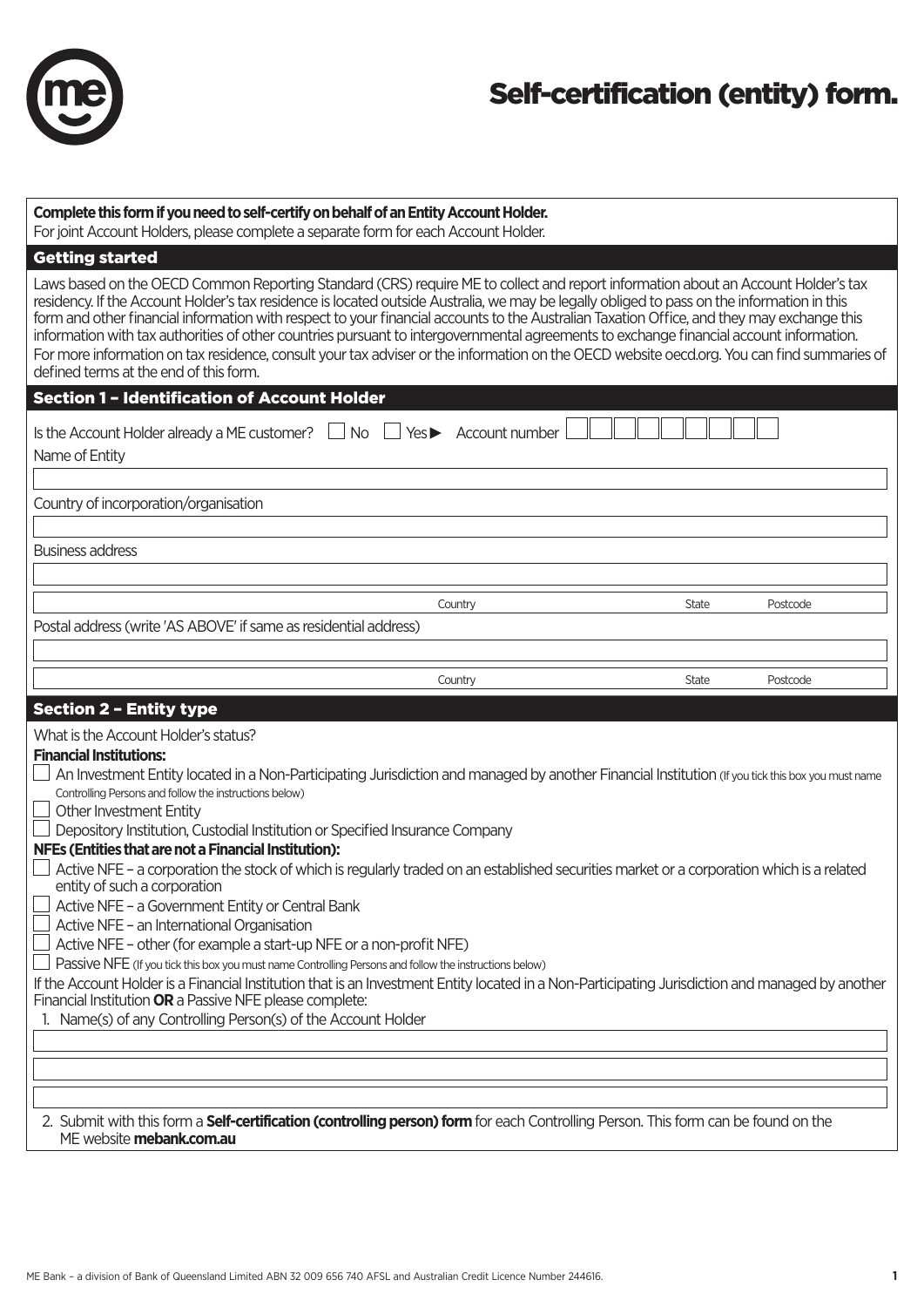| <b>Section 3 - Tax residency</b>                                                                                                                                                                                                                                                                                                                                                                                                                                                                                                                                                                                                                                                                                                                                                                                                                                                                                                                                                                                                                                                                                                                                                                                                                                                                               |            |                      |           |                              |  |
|----------------------------------------------------------------------------------------------------------------------------------------------------------------------------------------------------------------------------------------------------------------------------------------------------------------------------------------------------------------------------------------------------------------------------------------------------------------------------------------------------------------------------------------------------------------------------------------------------------------------------------------------------------------------------------------------------------------------------------------------------------------------------------------------------------------------------------------------------------------------------------------------------------------------------------------------------------------------------------------------------------------------------------------------------------------------------------------------------------------------------------------------------------------------------------------------------------------------------------------------------------------------------------------------------------------|------------|----------------------|-----------|------------------------------|--|
|                                                                                                                                                                                                                                                                                                                                                                                                                                                                                                                                                                                                                                                                                                                                                                                                                                                                                                                                                                                                                                                                                                                                                                                                                                                                                                                |            |                      |           |                              |  |
| Is the Account Holder a tax resident in any country other than Australia?                                                                                                                                                                                                                                                                                                                                                                                                                                                                                                                                                                                                                                                                                                                                                                                                                                                                                                                                                                                                                                                                                                                                                                                                                                      |            |                      |           |                              |  |
| No $\Box$ Yes $\blacktriangledown$<br>If yes, complete the following specifying:                                                                                                                                                                                                                                                                                                                                                                                                                                                                                                                                                                                                                                                                                                                                                                                                                                                                                                                                                                                                                                                                                                                                                                                                                               |            |                      |           |                              |  |
| (I) where the Account Holder is a tax resident and                                                                                                                                                                                                                                                                                                                                                                                                                                                                                                                                                                                                                                                                                                                                                                                                                                                                                                                                                                                                                                                                                                                                                                                                                                                             |            |                      |           |                              |  |
| (II) the Account Holder's Taxpayer Identification Number (TIN) for each country or a valid reason for not providing this.                                                                                                                                                                                                                                                                                                                                                                                                                                                                                                                                                                                                                                                                                                                                                                                                                                                                                                                                                                                                                                                                                                                                                                                      |            |                      |           |                              |  |
|                                                                                                                                                                                                                                                                                                                                                                                                                                                                                                                                                                                                                                                                                                                                                                                                                                                                                                                                                                                                                                                                                                                                                                                                                                                                                                                |            | This country doesn't |           | This country doesn't         |  |
| Country                                                                                                                                                                                                                                                                                                                                                                                                                                                                                                                                                                                                                                                                                                                                                                                                                                                                                                                                                                                                                                                                                                                                                                                                                                                                                                        | <b>TIN</b> | issue a TIN          |           | require collection of my TIN |  |
|                                                                                                                                                                                                                                                                                                                                                                                                                                                                                                                                                                                                                                                                                                                                                                                                                                                                                                                                                                                                                                                                                                                                                                                                                                                                                                                |            | or                   | or        |                              |  |
|                                                                                                                                                                                                                                                                                                                                                                                                                                                                                                                                                                                                                                                                                                                                                                                                                                                                                                                                                                                                                                                                                                                                                                                                                                                                                                                |            |                      |           |                              |  |
|                                                                                                                                                                                                                                                                                                                                                                                                                                                                                                                                                                                                                                                                                                                                                                                                                                                                                                                                                                                                                                                                                                                                                                                                                                                                                                                |            | or                   | or        |                              |  |
|                                                                                                                                                                                                                                                                                                                                                                                                                                                                                                                                                                                                                                                                                                                                                                                                                                                                                                                                                                                                                                                                                                                                                                                                                                                                                                                |            | <b>or</b>            | <b>or</b> |                              |  |
| If the Account Holder is a tax resident in more than three countries, please provide the above information on a separate sheet.                                                                                                                                                                                                                                                                                                                                                                                                                                                                                                                                                                                                                                                                                                                                                                                                                                                                                                                                                                                                                                                                                                                                                                                |            |                      |           |                              |  |
| <b>Section 4 - Declarations</b>                                                                                                                                                                                                                                                                                                                                                                                                                                                                                                                                                                                                                                                                                                                                                                                                                                                                                                                                                                                                                                                                                                                                                                                                                                                                                |            |                      |           |                              |  |
| 1. I understand that the information I've supplied is covered by the terms and conditions governing the Account Holder's relationship with<br>ME setting out how ME may use and share the information I've supplied.<br>2. I acknowledge that the information contained in this form and information regarding the Account Holder and any Reportable Account(s)<br>may be reported to the Australian Taxation Office and exchanged with tax authorities of other countries where the Account Holder may<br>be a tax resident, pursuant to intergovernmental agreements to exchange financial account information.<br>3. I certify that I'm authorised to sign for the Account Holder in respect of all the account(s) to which this form relates.<br>4. I declare that all information provided in this declaration is true and correct.<br>5. I undertake to advise ME within 60 days of any change in circumstances that affects the tax residency status of the Account Holder<br>or causes the information contained in this form to become incorrect or incomplete (including any changes to the information on<br>Controlling Persons identified), and to provide ME with an updated self-certification within 60 days of such change in circumstances.<br>Your name (please print)<br>Signature<br>Date |            |                      |           |                              |  |
|                                                                                                                                                                                                                                                                                                                                                                                                                                                                                                                                                                                                                                                                                                                                                                                                                                                                                                                                                                                                                                                                                                                                                                                                                                                                                                                |            |                      |           |                              |  |
| <b>Returning your form</b>                                                                                                                                                                                                                                                                                                                                                                                                                                                                                                                                                                                                                                                                                                                                                                                                                                                                                                                                                                                                                                                                                                                                                                                                                                                                                     |            |                      |           |                              |  |
| If the Account Holder is a new customer applying for an account with ME, this form should be:<br>attached and returned with the account application form<br>If the Account Holder is a ME customer with an existing business account, this form can be returned by:<br>mail to ME Business Account Services, Reply Paid 1345, Melbourne VIC 8060<br>email to businessadmin@mebank.com.au<br>fax to (03) 9708 4681<br>If the Account Holder is a ME customer with an existing treasury product account, this form can be returned by:<br>mail to ME Treasury Services, GPO Box 1345, Melbourne VIC 3000<br>email to treasury@mebank.com.au<br>fax to (03) 9708 4719                                                                                                                                                                                                                                                                                                                                                                                                                                                                                                                                                                                                                                             |            |                      |           |                              |  |
| <b>Defined terms</b>                                                                                                                                                                                                                                                                                                                                                                                                                                                                                                                                                                                                                                                                                                                                                                                                                                                                                                                                                                                                                                                                                                                                                                                                                                                                                           |            |                      |           |                              |  |
| These are selected summaries of defined terms to assist you with the completion of this form. Further details can be found on the OECD<br>website at oecd.org                                                                                                                                                                                                                                                                                                                                                                                                                                                                                                                                                                                                                                                                                                                                                                                                                                                                                                                                                                                                                                                                                                                                                  |            |                      |           |                              |  |
| Account Holder is the person listed or identified as the holder of a Financial Account by the Financial Institution that maintains the account.<br>This is regardless of whether such person is a flow-through Entity. Thus, for example, if a trust or an estate is listed as the holder or owner<br>of a Financial Account, the trust or estate is the Account Holder, rather than the trustee or the trust's owners or beneficiaries. Similarly, if a<br>partnership is listed as the holder or owner of a Financial Account, the partnership is the Account Holder, rather than the partners in the<br>partnership. A person, other than a Financial Institution, holding a Financial Account for the benefit or account of another person as agent,<br>custodian, nominee, signatory, investment advisor or intermediary is not treated as holding the account, and such other person is treated as<br>holding the account.                                                                                                                                                                                                                                                                                                                                                                               |            |                      |           |                              |  |
| Active NFE is an NFE that meets any of the following criteria:                                                                                                                                                                                                                                                                                                                                                                                                                                                                                                                                                                                                                                                                                                                                                                                                                                                                                                                                                                                                                                                                                                                                                                                                                                                 |            |                      |           |                              |  |
| a) less than 50% of the NFE's gross income for the preceding calendar year or other appropriate reporting period is passive income and less<br>than 50% of the assets held by the NFE during the preceding calendar year or other appropriate reporting period are assets that produce<br>or are held for the production of passive income;<br>b) the stock of the NFE is regularly traded on an established securities market or the NFE is a Related Entity of an Entity the stock of which is<br>regularly traded on an established securities market;<br>c) the NFE is a Governmental Entity, an International Organisation, a Central Bank, or an Entity wholly owned by one or more of                                                                                                                                                                                                                                                                                                                                                                                                                                                                                                                                                                                                                   |            |                      |           |                              |  |
| the foregoing;<br>d) substantially all of the activities of the NFE consist of holding (in whole or in part) the outstanding stock of, or providing financing and<br>services to, one or more subsidiaries that engage in trades or businesses other than the business of a Financial Institution, except that<br>an Entity does not qualify for this status if the Entity functions (or holds itself out) as an investment fund, such as a private equity fund,<br>venture capital fund, leveraged buyout fund, or any investment vehicle whose purpose is to acquire or fund companies and then hold<br>interests in those companies as capital assets for investment purposes;                                                                                                                                                                                                                                                                                                                                                                                                                                                                                                                                                                                                                              |            |                      |           |                              |  |

e) the NFE is not yet operating a business and has no prior operating history (start-up NFE) but is investing capital into assets with the intent to operate a business other than that of a Financial Institution, provided that the NFE does not qualify for this exception after the date that is 24 months after the date of the initial organisation of the NFE;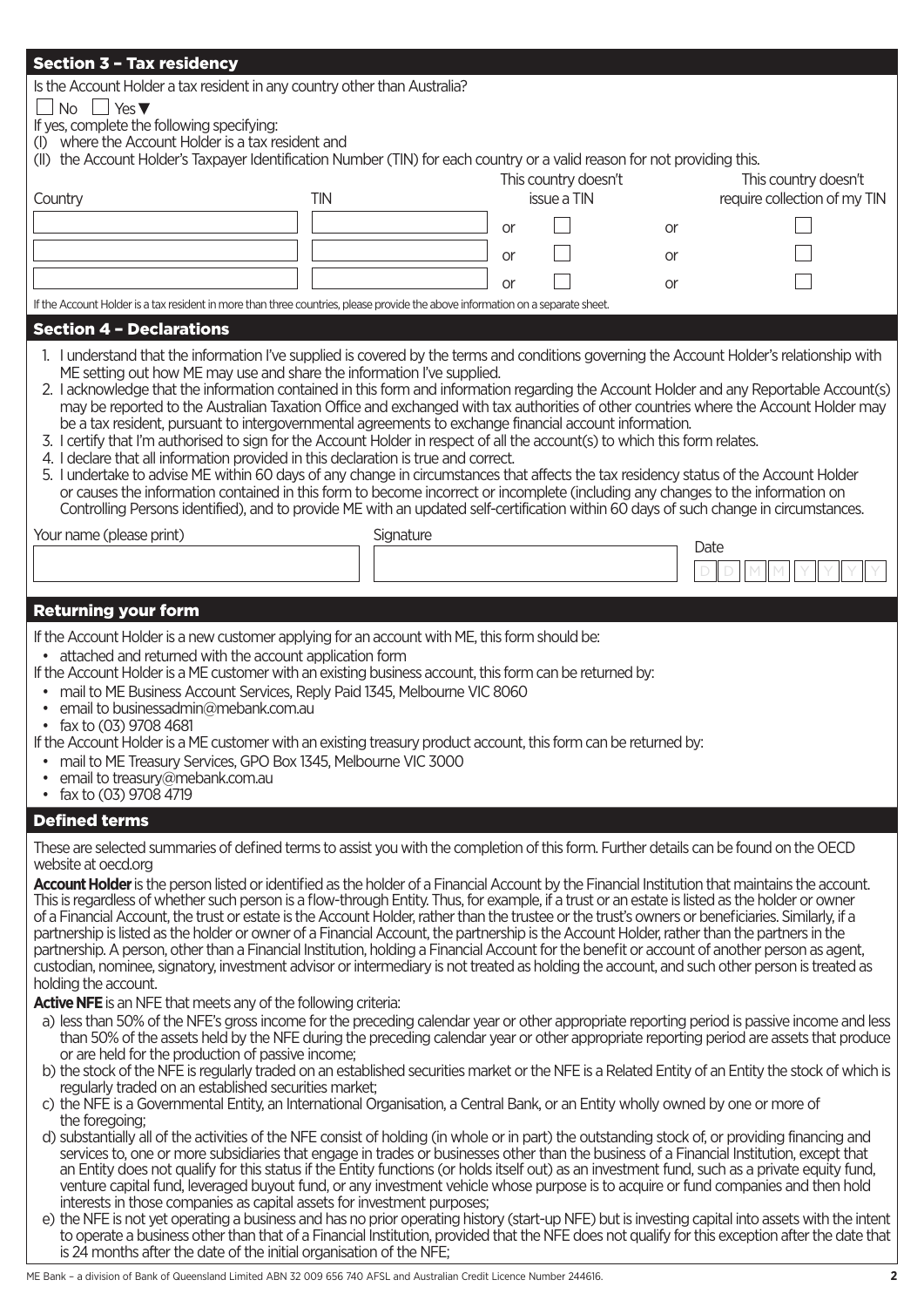- f) the NFE was not a Financial Institution in the past five years, and is in the process of liquidating its assets or is reorganising with the intent to continue or recommence operations in a business other than that of a Financial Institution;
- g) the NFE primarily engages in financing and hedging transactions with, or for, Related Entities that are not Financial Institutions, and does not provide financing or hedging services to any Entity that is not a Related Entity, provided that the group of any such Related Entities is primarily engaged in a business other than that of a Financial Institution; or
- h) the NFE meets all of the following requirements (non-profit NFE):
	- (I) it is established and operated in its jurisdiction of residence exclusively for religious, charitable, scientific, artistic, cultural, athletic, or educational purposes; or it is established and operated in its jurisdiction of residence and it is a professional organisation, business league, chamber of commerce, labour organisation, agricultural or horticultural organisation, civic league or an organisation operated exclusively for the promotion of social welfare;
	- (II) it is exempt from income tax in its jurisdiction of residence;
	- (III) it has no shareholders or members who have a proprietary or beneficial interest in its income or assets;
	- (IV) the applicable laws of the NFE's jurisdiction of residence or the NFE's formation documents do not permit any income or assets of the NFE to be distributed to, or applied for the benefit of, a private person or non-charitable Entity other than pursuant to the conduct of the NFE's charitable activities, or as payment of reasonable compensation for services rendered, or as payment representing the fair market value of property which the NFE has purchased; and
	- (V) the applicable laws of the NFE's jurisdiction of residence or the NFE's formation documents require that, upon the NFE's liquidation or dissolution, all of its assets be distributed to a Governmental Entity or other non-profit organisation, or escheat to the government of the NFE's jurisdiction of residence or any political subdivision.

**Control** over an Entity is generally exercised by the natural person(s) who ultimately has a controlling ownership interest (typically on the basis of a certain percentage (e.g. 25%)) in the Entity. Where no natural person(s) exercises control through ownership interests, the Controlling Person(s) of the Entity is generally the natural person(s) who exercises control of the Entity through other means. Where no natural person(s) is/are identified as exercising control of the Entity through ownership interests, then under the CRS the Reportable Person is generally the natural person who hold the position of senior managing official.

**Controlling Persons** are the natural person(s) who exercise control over an entity. This definition corresponds to the term beneficial owner described in the Financial Action Task Force Recommendations. In the case of a trust, the Controlling Person(s) are the settlor(s), the trustee(s), the protector(s) (if any), the beneficiary(ies) or class(es) of beneficiaries, or any other natural person(s) exercising ultimate effective control over the trust (including through a chain of control or ownership). Under the CRS the settlor(s), the trustee(s), the protector(s) (if any), and the beneficiary(ies) or class(es) of beneficiaries, are always treated as Controlling Persons of a trust, regardless of whether or not any of them exercises control over the activities of the trust. Where the settlor(s) of a trust is an Entity then the CRS requires Financial Institutions to also identify the Controlling Persons of the settlor(s) and when required report them as Controlling Persons of the trust. In the case of a legal arrangement other than a trust, Controlling Person(s) means persons in equivalent or similar positions.

**Custodial Institution** means any Entity that holds, as a substantial portion of its business, Financial Assets for the account of others. This is where the Entity's gross income attributable to the holding of Financial Assets and related financial services equals or exceeds 20% of the Entity's gross income during the shorter of: (i) the three-year period that ends on 31 December (or the final day of a non-calendar year accounting period) prior to the year in which the determination is being made; or (ii) the period during which the Entity has been in existence.

**Depository Institution** means any Entity that accepts deposits in the ordinary course of a banking or similar business.

**Entity** means a legal person or a legal arrangement, such as a corporation, organisation, partnership, trust or foundation. This term covers any person other than an individual.

**Financial Institution** means a Custodial Institution, a Depository Institution, an Investment Entity, or a Specified Insurance Company. **Investment Entity** includes two types of Entities:

- **(I)** an Entity that primarily conducts as a business one or more of the following activities or operations for or on behalf of a customer:
	- trading in money market instruments (cheques, bills, certificates of deposit, derivatives, etc.); foreign exchange; exchange, interest rate and index instruments; transferable securities; or commodity futures trading;
		- individual and collective portfolio management; or
		- otherwise investing, administering, or managing Financial Assets or money on behalf of other persons, and such activities or operations do not include rendering non-binding investment advice to a customer; and
- **(II)** an Investment Entity managed by another Financial Institution, where the gross income of which is primarily attributable to investing, reinvesting, or trading in Financial Assets where the Entity is managed by another Entity that is a Depository Institution, a Custodial Institution, a Specified Insurance Company, or the first type of Investment Entity.

**Investment Entity located in a Non-Participating Jurisdiction and managed by another Financial Institution** means any Entity the gross income of which is primarily attributable to investing, reinvesting, or trading in Financial Assets if the Entity is (i) managed by a Financial Institution and (ii) not a Participating Jurisdiction Financial Institution.

**Investment Entity managed by another Financial Institution** means an Entity managed by another Entity where the managing Entity performs, either directly or through another service provider on behalf of the managed Entity, any of the activities or operations described in clause (i) above in the definition of Investment Entity. An Entity only manages another Entity if it has discretionary authority to manage the other Entity's assets (either in whole or part). Where an Entity is managed by a mix of Financial Institutions, NFEs or individuals, the Entity is considered to be managed by another Entity that is a Depository Institution, a Custodial Institution, a Specified Insurance Company, or the first type of Investment Entity, if any of the managing Entities is such another Entity.

**NFE** is any Entity that is not a Financial Institution.

**Participating Jurisdiction** means a jurisdiction with which an agreement is in place pursuant to which it will provide the information required on the automatic exchange of financial account information set out in the Common Reporting Standard and that is identified in a published list.

**Participating Jurisdiction Financial Institution** means (i) any Financial Institution that is a tax resident in a Participating Jurisdiction, but excludes any branch of that Financial Institution that is located outside of that jurisdiction, and (ii) any branch of a Financial Institution that is not a tax resident in a Participating Jurisdiction, if that branch is located in such Participating Jurisdiction.